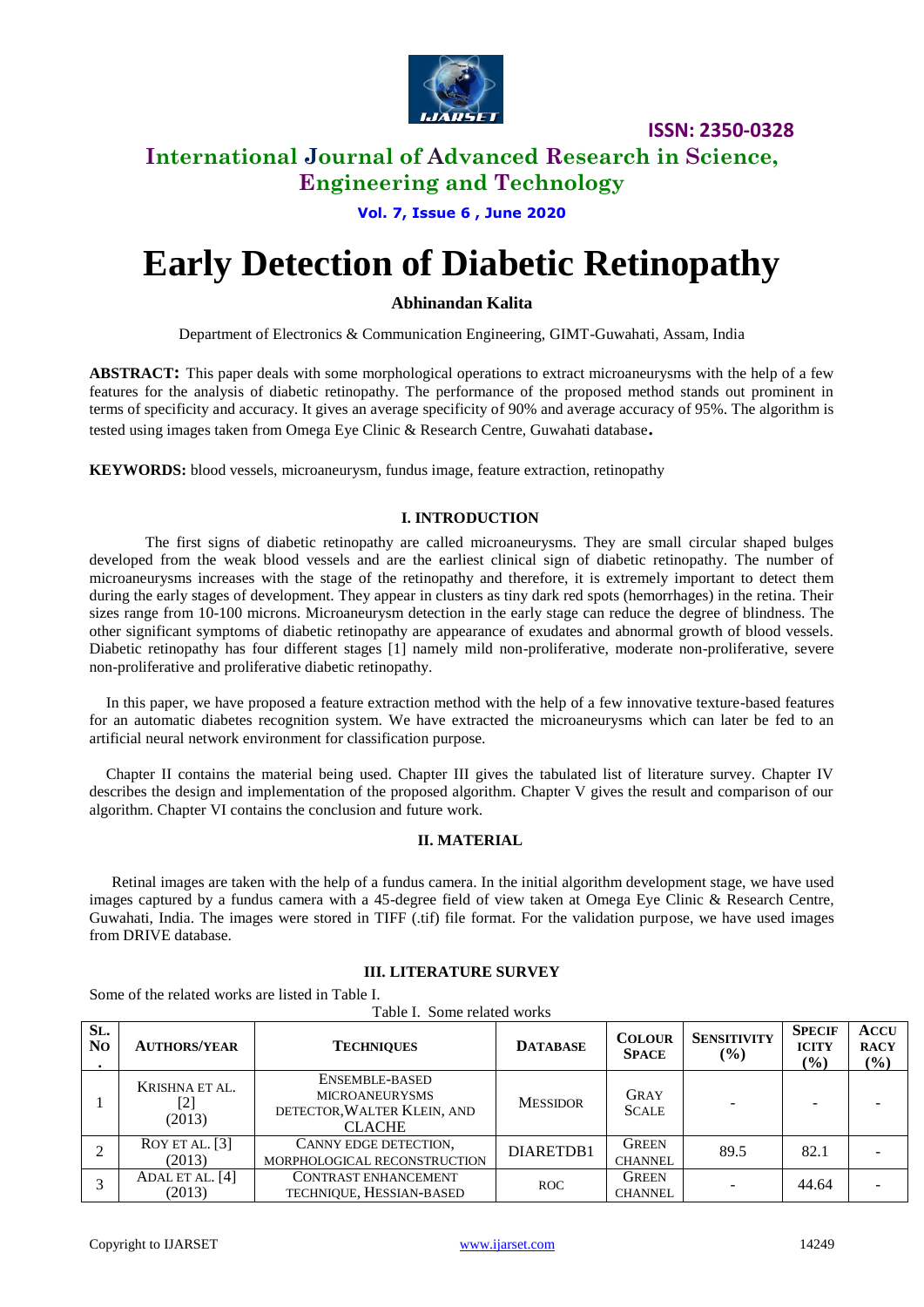

**ISSN: 2350-0328**

### **International Journal of Advanced Research in Science, Engineering and Technology**

#### **Vol. 7, Issue 6 , June 2020**

|                          | CANDIDATE SELECTION ALGORITHM, |            |   |    |                          |
|--------------------------|--------------------------------|------------|---|----|--------------------------|
|                          | AND SVM CLASSIFIER             |            |   |    |                          |
| DING AND MA[5]<br>(2014) | DYNAMIC MULTIPARAMETER         |            |   |    |                          |
|                          | TEMPLATE (DMPT) MATCHING       | <b>ROC</b> | - | 96 | $\overline{\phantom{0}}$ |
|                          | <b>SCHEME</b>                  |            |   |    |                          |

#### **IV. DESIGN AND IMPLEMENTATION OF THE PROPOSED TECHNIQUES**

Here, we have proposed a feature extraction method for the extraction of microaneurysms. The overall block diagram of feature extraction is shown in figure 1.



Figure1. Block diagram of feature extraction

#### **A. Morphological Image Processing**

If  $f(u, v)$  is a finite size grayscale image defined in  $Z^2$  and  $B$  is a binary structuring element then

Dilation:  $(f \oplus B)(u, v) = \max\{f(u-s, v-t) | (s,t) \in B\}$ Erosion:  $(f \Box B)(u, v) = min\{f(u+s, v+t) | (s,t) \in B\}$  $(f \oplus B)(u, v) = \max\{f(u-s, v-t) | (s,t) \in B\}$ <br> $(f \Box B)(u, v) = \min\{f(u+s, v+t) | (s,t) \in B\}$ Opening:  $f \circ B = (f \square B) \oplus B$ Closing:  $f \bullet B = (f \oplus B) \square B$ 

#### **B. Texture Properties:**

Texture analysis gives the description of an image in terms of variations in the pixel intensities or gray level.

Gray-Level Co-occurrence Matrix (GLCM) is the computation of the frequency of each pixel pair occurring for different combinations of pixel brightness values in an image. The function "graycomatrix" is used to create the GLCM of the grayscale image. It calculates how often the pixel with value i of the gray level occurs horizontally adjacent to another pixel with value  $i$ . Each element  $(i, j)$  in the GLCM represents frequent of occurrence. The function "graycoprops" normalizes the GLCM so that the sum of its elements is equal to 1. It calculates the statistics as specified in the property.

Homogeneity is the measurement of the closeness of the distribution of elements in the GLCM to the GLCM diagonal and returns a value between 0 and 1. The homogeneity formula is as follows:

$$
\sum_{i,j} \frac{p(i,j)}{1+|i-j|}
$$

Entropy is the statistical measure of the randomness of the grayscale image's texture. The green component of the image is applied with adaptive histogram equalization twice to enhance its contrast and texture. The function "entropy" is then used on the image which returns a scalar value. This represents the entropy of intensity for the image.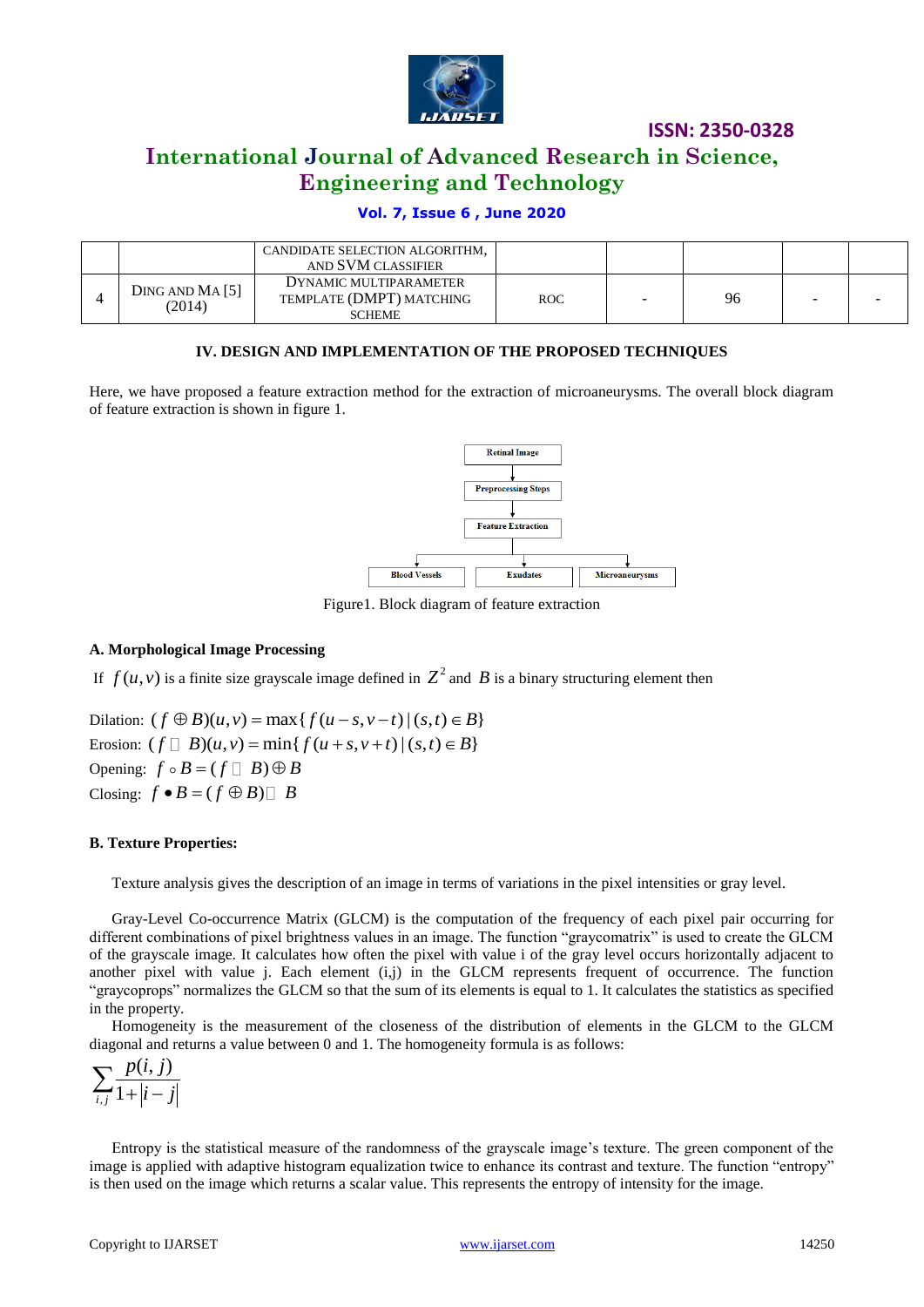

**ISSN: 2350-0328**

#### **Vol. 7, Issue 6 , June 2020**

#### **C. Extraction of Microaneurysms:**



Figure2. Block diagram of microaneurysm extraction

Figure 2 shows the block diagram of the proposed microaneurysm extraction technique. The grayscale image is used to detect the circular border and optical disc mask. The green channel of the image first finds the edges using canny method before removing the circular border to fill the enclosed small area. The larger areas are then removed and applied with AND logic to remove the exudates. The blood vessels and optical disc are then removed to obtain the microaneurysms.

#### **D. Artificial Neural Network:**

The ANN used for this paper is a feed-forward back propagation network and uses supervised learning to train the neural network. Supervised learning is by providing the ANN with input data and matches them with output results. Its weights would adjust according to its learning rules as it undergoes training before being tested for accuracy. Figures 3 (a & b) shows the block diagram and hidden layers of ANN.



Figure3. a) Block diagram of ANN

The input layer is made up of nodes to accept the 5 data values while the subsequent layers process the values using activation function. There are 10 neurons for each "hidden layer" and the trained network would output binary numbers which represent the 3 different stages.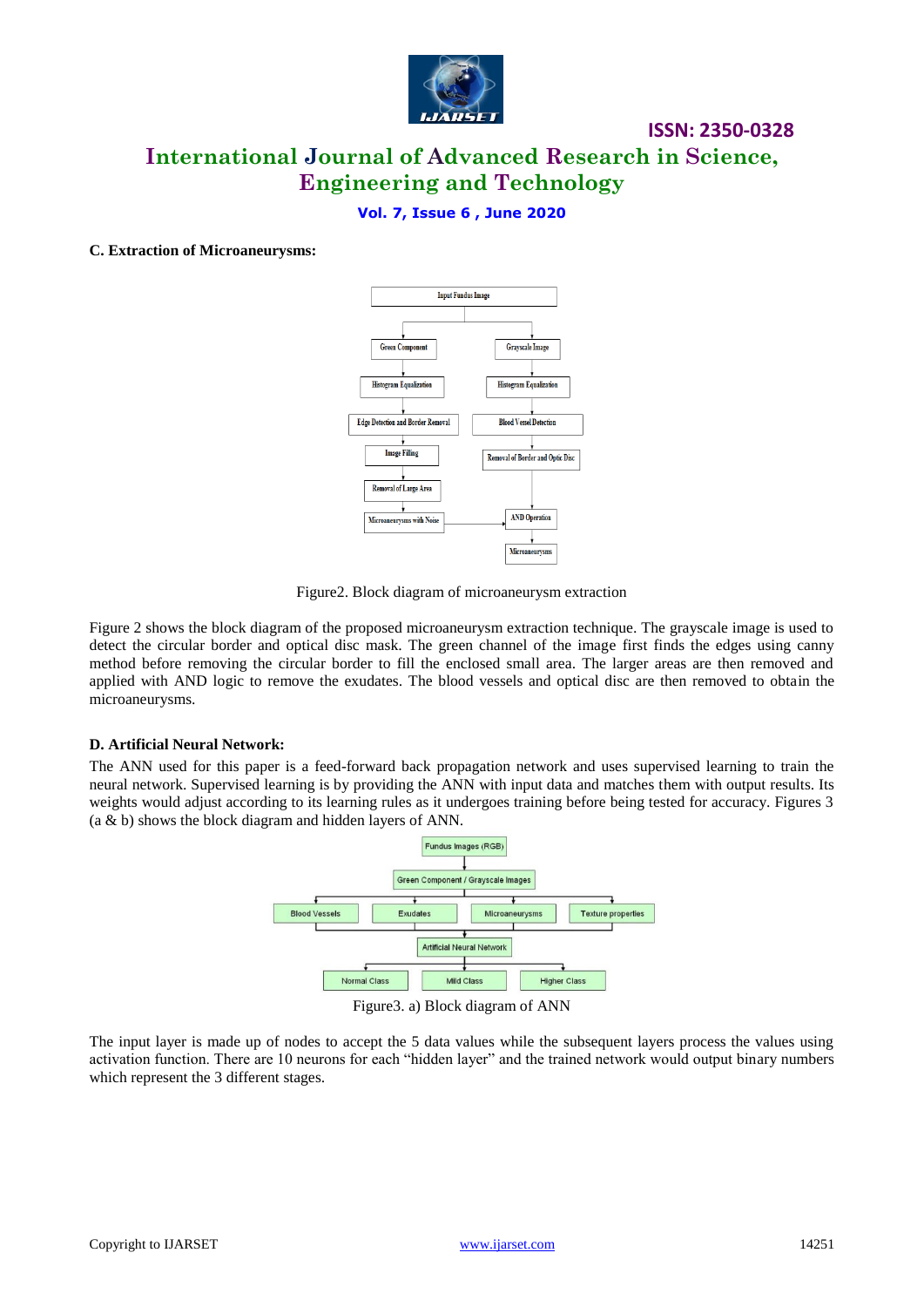

**ISSN: 2350-0328**

#### **Vol. 7, Issue 6 , June 2020**



**V. EXPERIMENTAL RESULTS AND COMPARISONS**

The performance of the proposed algorithm is tested using MATLAB version 7.11.0 (R 2010b). The performance of the proposed microaneurysm extraction results are analyzed with respect to the ground truth images. We have also extracted microaneurysms of the images taken from Omega Eye Clinic and Research Centre, Guwahati, India but could not evaluate the performance of those images due to the absence of ground truth images. Table II summarize the results of this proposed work using DRIVE database. The proposed algorithm detects and segments the microaneurysms at an average specificity of 90% and accuracy of 95% respectively. The results obtained are compared with the other state of art and tabulated in Table III.

#### TABLE II. TABLE SHOWING AVERAGE SPECIFICITY AND ACCURACY USING DRIVE DATABASE

| <b>Database</b> | Average<br><b>Specificity</b> | Average<br>Accuracy |
|-----------------|-------------------------------|---------------------|
| <b>DRIVE</b>    | 90%                           | 95%                 |

| <b>Method</b>          | Year | <b>Specificity</b><br>$\frac{6}{6}$ | <b>Accuracy</b><br>$\mathcal{O}_0$ |
|------------------------|------|-------------------------------------|------------------------------------|
| ROY ET AL. [3]         | 2013 | 82.1                                |                                    |
| ADAL ET AL. [4]        | 2013 | 44.64                               |                                    |
| DATTA ET AL. [6]       | 2013 | 82.64                               | 99.98                              |
| <b>PROPOSED METHOD</b> | 2020 | 90                                  | 95                                 |

#### TABLE III. MICROANEURYSM EXTRACTION RESULTS (DRIVE DATABASE)

Figure 4 shows a set of images taken from Omega Eye Clinic and Research Centre, Guwahati, India where a) the first image is the original input fundus image, b) the second one is the green component image, c) the third is the grayscale image, d) the fourth image is the image and histogram after first adaptive histogram equalization, e) the fifth image is the is the image and histogram after second adaptive histogram equalization, f) the sixth image is the edges of image for circular border detection, g) the seventh image is the result of image fill, dilation and erosion h) the eighth image is the new circular border image, i) the ninth image is the image with blood vessels and noise, j) the tenth image is the area of microaneurysm after removing blood vessels and noise k) the eleventh image is the final microaneurysm image.



Figure4 (a) Input Fundus Image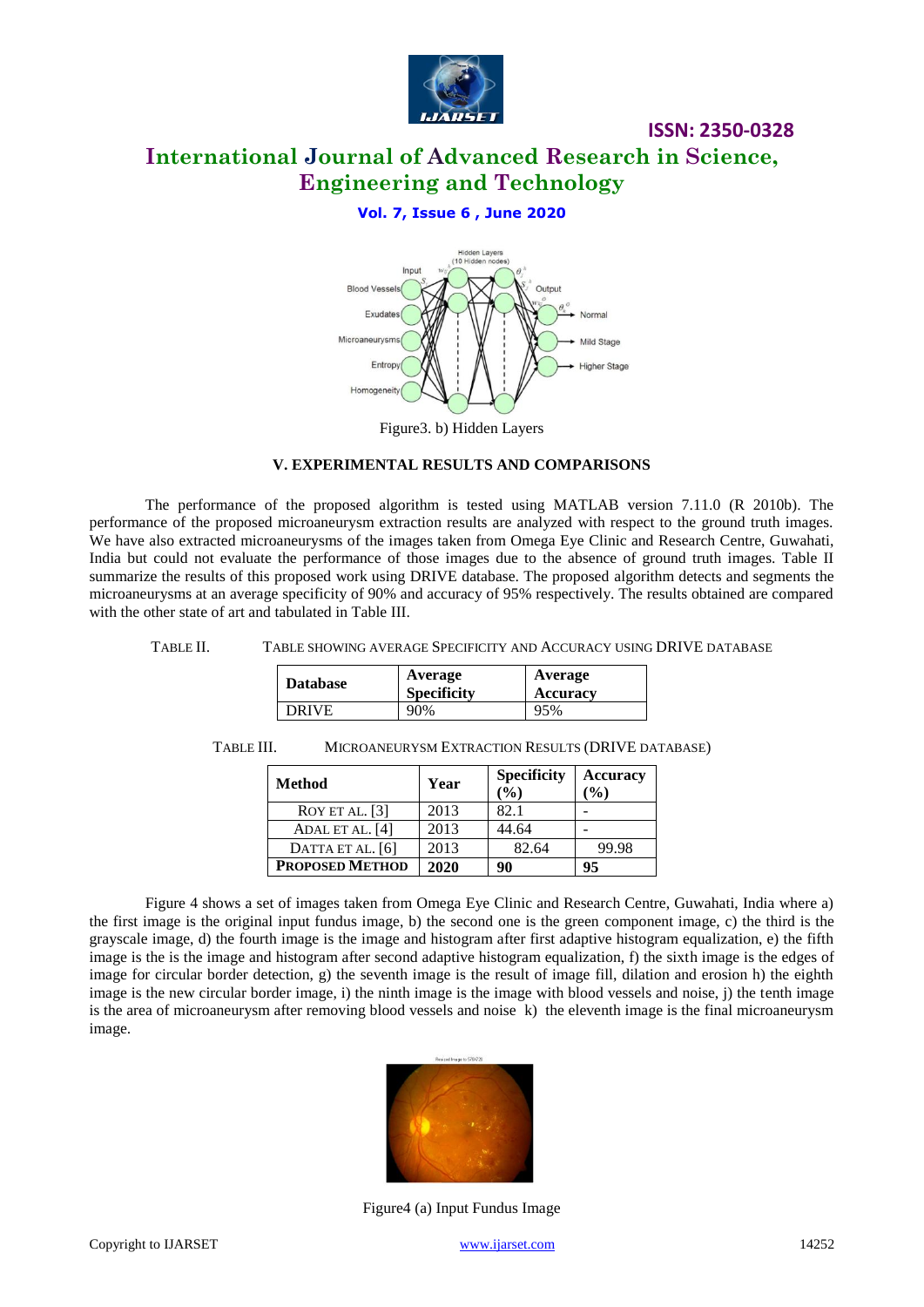

**ISSN: 2350-0328**

### **Vol. 7, Issue 6 , June 2020**



Figure4 (b) Green Component Image



Figure4 (c) Grayscale Image



Figure4 (d) Image and Histogram  $(1<sup>st</sup>$  adaptive histeg)



Figure4 (e) ) Image and Histogram  $(2<sup>nd</sup>$  adaptive histeq)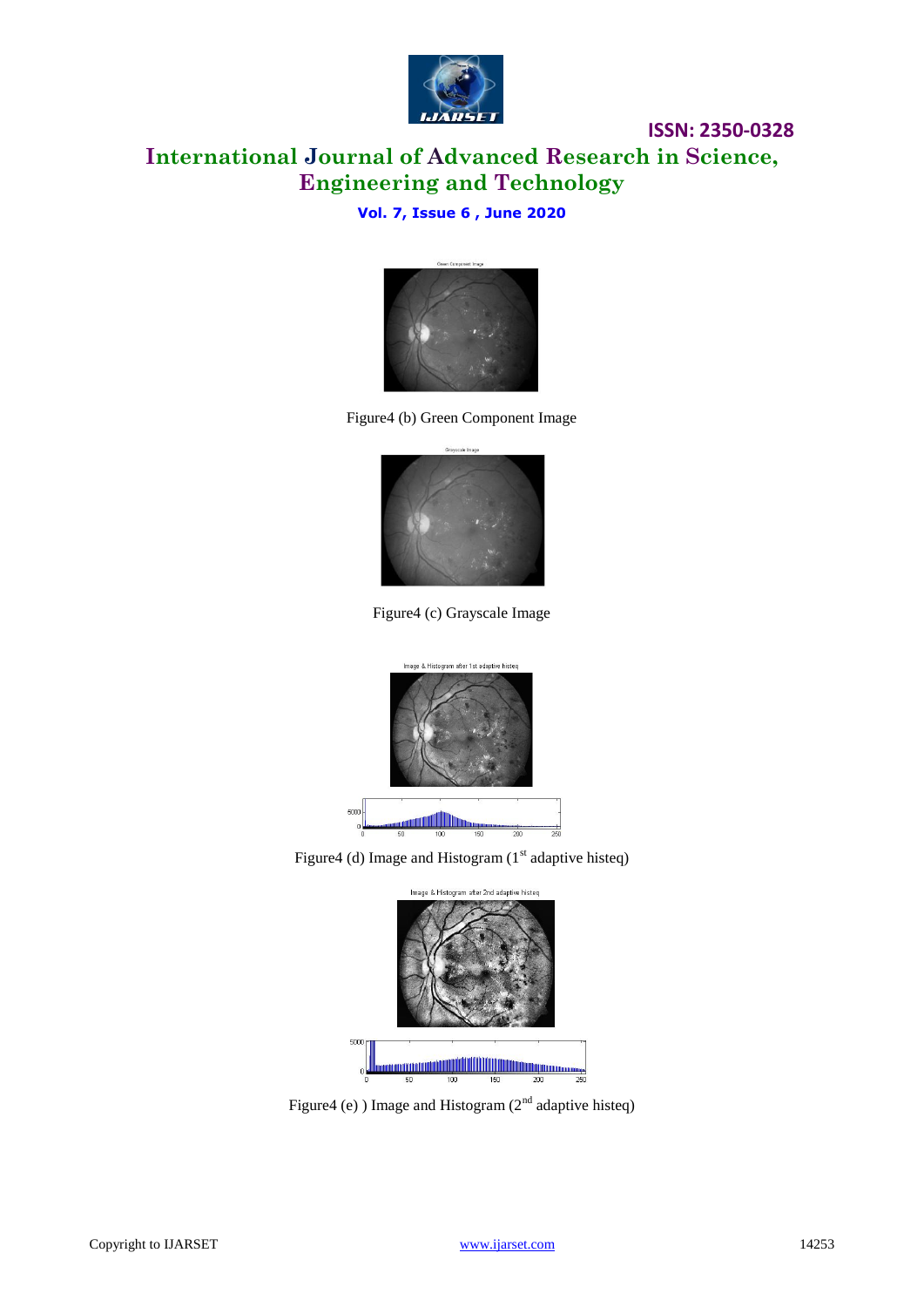

**ISSN: 2350-0328**

### **Vol. 7, Issue 6 , June 2020**



#### Figure4 (f) Edges of Image for Circular Border Detection









Figure4 (h) New Circular Border



Figure4 (i) Blood Vessels and Noise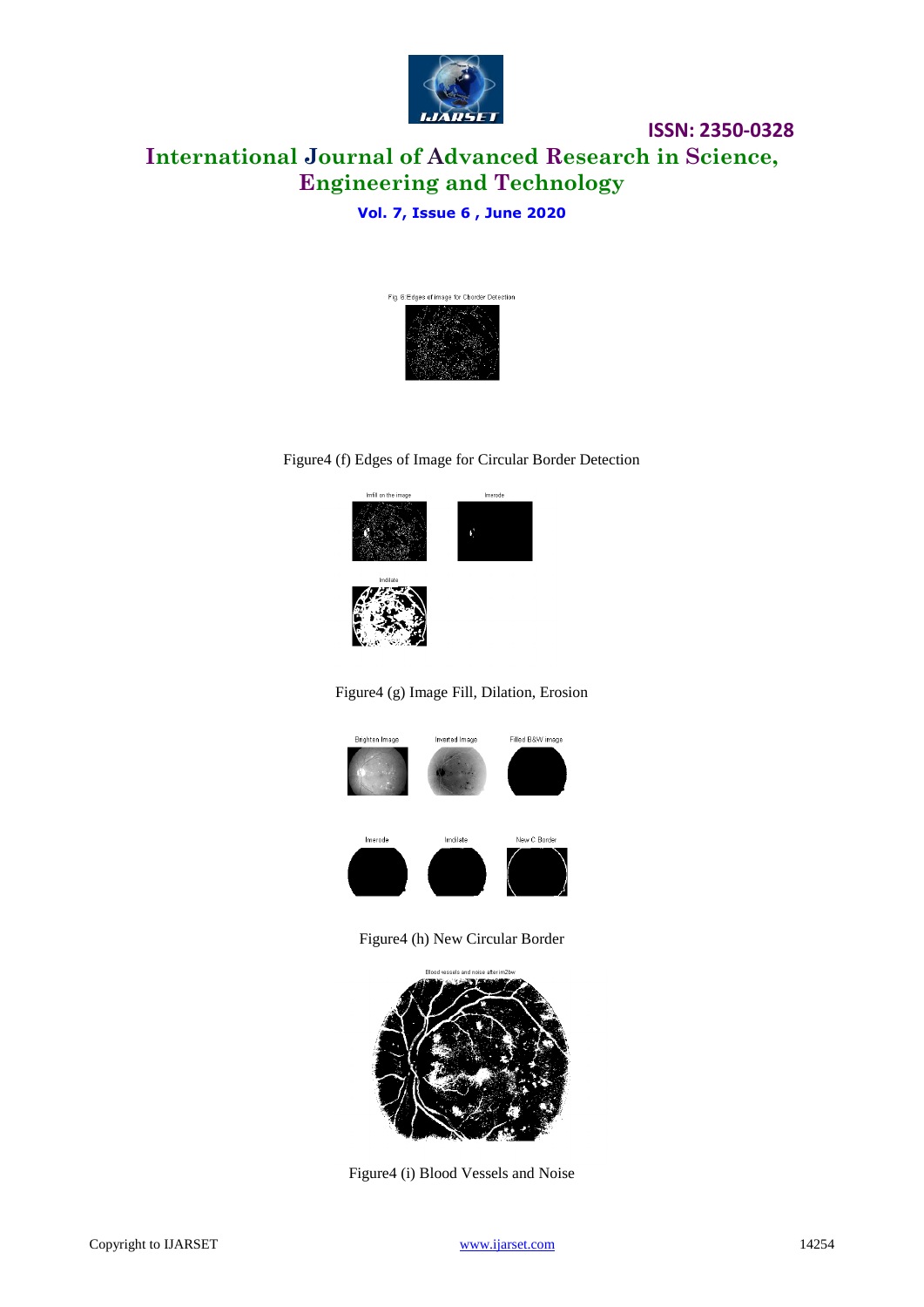

**ISSN: 2350-0328**

#### **Vol. 7, Issue 6 , June 2020**



Figure4 (j) Area of Microaneurysm after Removing Blood Vessels and Noise



Figure4 (k) Microaneurysms

#### **VI. CONCLUSION**

From the experimental results shown in tables II, III, it can be concluded that the proposed method leads to a satisfactory result in terms of specificity and accuracy. It gives an average specificity of 90% and average accuracy of 95%. This work can be further extended to extract exudates and abnormal growth of blood vessels from the retinal images. The extracted features can be fed to an artificial neural network environment for further processing.

#### **REFERENCES**

1. N. Amrutkar, Y. Bandgar, S. Chitalkar, S.L. Tade, "Retinal blood vessel segmentation algorithm for diabetic retinopathy and abnormality detection using image subtraction," *International Journal of Advanced Research in Electrical, Electronics and Instrumentation Engineering,* Vol.2, Issue 4, April 2012.

2. N. Venkata Krishna, N. Venkata Siva Reddy, M. Venkata Ramana, E. Prasanna Kumar, "The Communal System for Early Detection Microaneurysm and Diabetic Retinopathy Grading Through Color Fundus Images," *International Journal of Scientific Engineering and Technology,*  Volume 2 Issue 4, pp : 228-232, ISSN : 2277-1581, 1 April 2013.

3. Rukhmini Roy, Srinivasan Aruchamy, Partha Bhattacharjee, "Detection of Retinal Microaneurysms using Fractal Analysis and Feature Extraction Technique," *International conference on Communication and Signal Processing*, April 3-5, 2013, India.

4. Kedir Adal, Sharib Ali, Desire Sidibe, T.P. Karnowski, Edward Chaum, Fabrice Meriaudeau, "Automated detection of microaneurysms using robust blob descriptors," *SPIE Medical Imaging - Computer-Aided Diagnosis*, Orlando - FL, United States. pp.8670-22, Feb 2013.

5. Shan Ding and Wenyi Ma, "An Accurate Approach for Microaneurysm Detection in Digital Fundus Images," *IEEE 22nd International Conference on Pattern Recognition*, pp. 1846-1851, 2014.

6. Niladri Sekhar Datta,Himadri Sekhar Dutta, Mallika De, Saurajeet Mondal, "An Effective Approach: Image Quality Enhancement for Microaneurysms Detection of Non Dilated Retinal Fundus Image*,*" *Elsevier: International Conference on Computational Intelligence: Modeling Techniques and Applications,* Procedia Technology , pp. 731 – 737, 2013.

7. G. B. Kande, P. V. Subbaiah, T. S. Savithri, "*Feature extraction in digital fundus images*," Journal of Medical and Biological Engineering, vol. 29, No. 3, 2009.

8. M.Goldbaum,S.Moezzi,A.Taylor,S.Chatterijee,J.Boyd,E.Hunter,and R.Jain, "Automated diagnosis and image understanding with object extraction, object classification and interferencing in retinal images," *International Conference on Image Processing*, vol. 3, p.695698, September 1996.

9. A.Osareh,B.Shadgar,and R.Markham, "A computational-intelligence-based approach for detection of exudates in diabetic retinopathy images," *IEEE Transaction on Information Technology in Biomedicine*, vol.13,p.535545, july 2009.